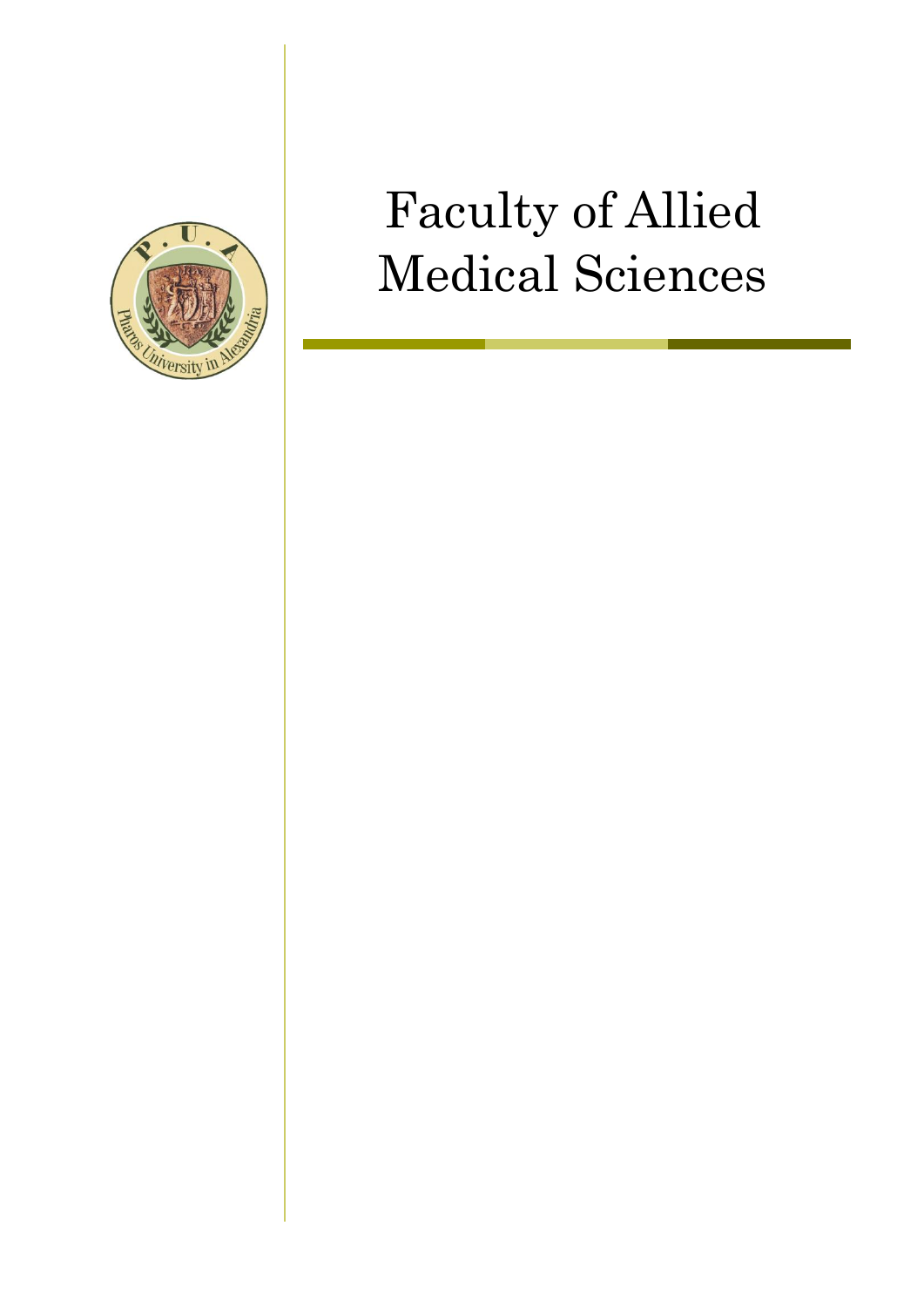



## **Evaluation of Malnutrition and its associated risk factors among hospitalized patients**

### **Participating students:**

- 1. Sara Adel Abd El-Aziz
- 2. Sherouk Mamdouh Mohamed
- 3. Nour Mamdouh Helmy Hegazy
- 4. Fatma Essam Mohamed
- 5. Donia Annis Mansour
- 6. Yomna Ibrahim El-Helbawy

#### **Under supervision of:**

- Prof.Dr. Essam Ghoneim
- Dr. Doha Magdy
- Mrs. Fatma Ismail

#### **Project summary:**

Malnutrition is a general term that refers to both under-nutrition and over-nutrition. Malnutrition in hospitalized individuals according to the Academy Dietetic Association (ADA) is used to describe under nutrition.

The high global prevalence of malnutrition in hospitalized patients has been widely documented over the past four decades.

It was reported to be between 20% and 50% in the acute hospital setting.

The consequences of malnutrition may be fatal; on the cellular level, malnutrition impairs the immune response. At a psychological level, malnutrition is associated with fatigue and apathy, which in turn delays recovery, exacerbates anorexia and increases convalescence time.

The objectives of this project were: To identify prevalence of malnutrition among hospitalized patients

To determine malnutrition risk factors among hospitalized patients including:

1. Age

2.Medical condition and different diseases

- 3. Length of hospital stay
- 4. Frequency of hospitalization

5. Hospital factors (presence of dietitian and the meals offered to the patients).

The project was carried on 100 hospitalized patients (74 patients were adults and 26 patients were elderly). They were subjected to full history taking (personal data and medical history) using pre-designed questionnaire and laboratory investigations.